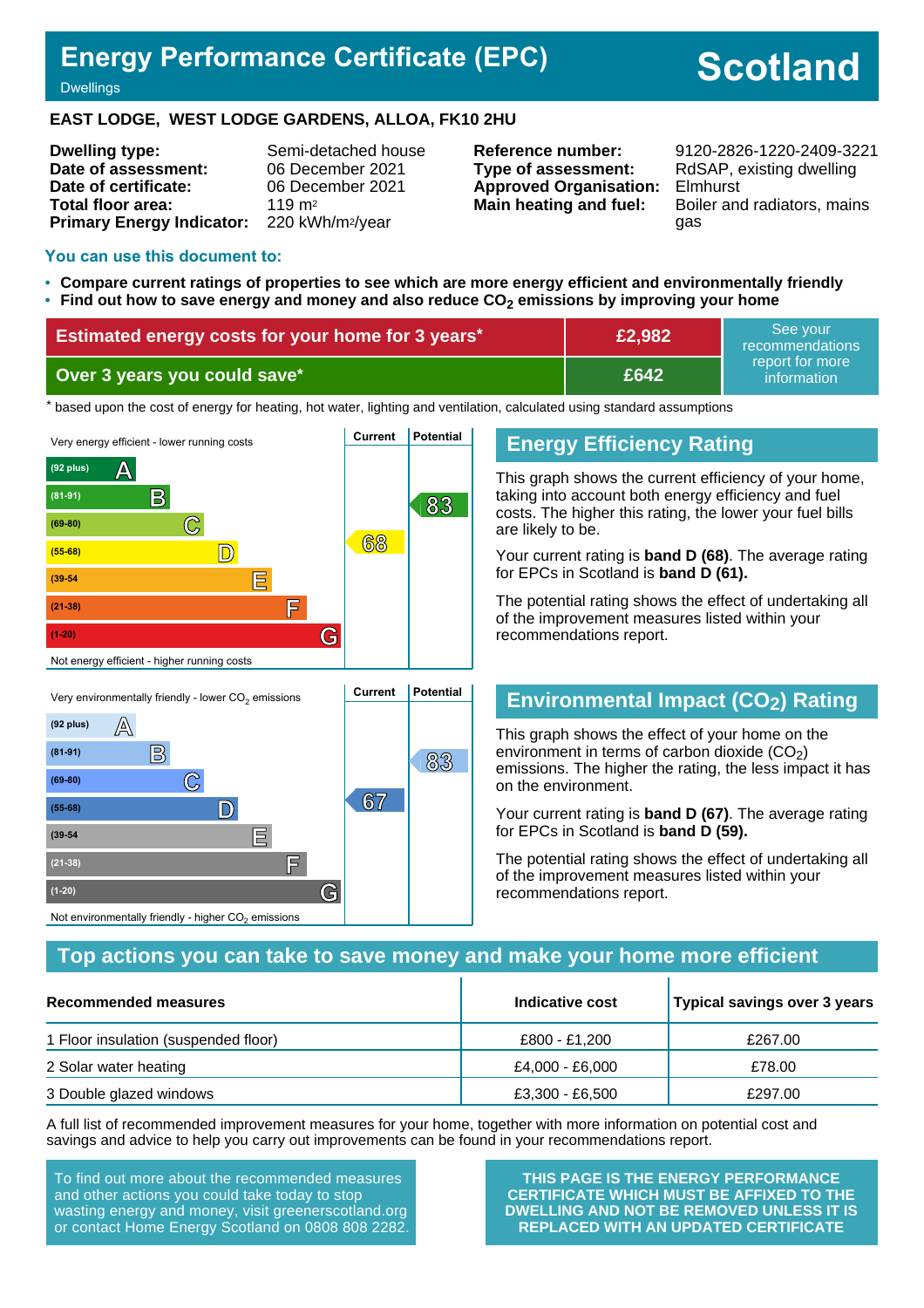## EAST LODGE, WEST LODGE GARDENS, ALLOA, FK10 2HU 06 December 2021 RRN: 9120-2826-1220-2409-3221

## **Summary of the energy performance related features of this home**

This table sets out the results of the survey which lists the current energy-related features of this home. Each element is assessed by the national calculation methodology; 1 star = very poor (least efficient), 2 stars = poor, 3 stars = average, 4 stars = good and 5 stars = very good (most efficient). The assessment does not take into consideration the condition of an element and how well it is working. 'Assumed' means that the insulation could not be inspected and an assumption has been made in the methodology, based on age and type of construction.

| <b>Element</b>        | <b>Description</b>                               | <b>Energy Efficiency</b> | Environmental |
|-----------------------|--------------------------------------------------|--------------------------|---------------|
| Walls                 | Sandstone or limestone, with internal insulation | ★★★★☆                    | ★★★★☆         |
| Roof                  | Pitched, 150 mm loft insulation                  | ★★★★☆                    | ★★★★☆         |
| Floor                 | Suspended, no insulation (assumed)               |                          |               |
| <b>Windows</b>        | Single glazed                                    | ★☆☆☆☆                    | ★☆☆☆☆         |
| Main heating          | Boiler and radiators, mains gas                  | ★★★★☆                    | ★★★★☆         |
| Main heating controls | Programmer, room thermostat and TRVs             | ★★★★☆                    | ★★★★☆         |
| Secondary heating     | Room heaters, wood logs                          |                          |               |
| Hot water             | From main system                                 | ★★★★☆                    | ★★★★☆         |
| Lighting              | Low energy lighting in all fixed outlets         | *****                    | *****         |

## **The energy efficiency rating of your home**

Your Energy Efficiency Rating is calculated using the standard UK methodology, RdSAP. This calculates energy used for heating, hot water, lighting and ventilation and then applies fuel costs to that energy use to give an overall rating for your home. The rating is given on a scale of 1 to 100. Other than the cost of fuel for electrical appliances and for cooking, a building with a rating of 100 would cost almost nothing to run.

As we all use our homes in different ways, the energy rating is calculated using standard occupancy assumptions which may be different from the way you use it. The rating also uses national weather information to allow comparison between buildings in different parts of Scotland. However, to make information more relevant to your home, local weather data is used to calculate your energy use,  $CO<sub>2</sub>$  emissions, running costs and the savings possible from making improvements.

## **The impact of your home on the environment**

One of the biggest contributors to global warming is carbon dioxide. The energy we use for heating, lighting and power in our homes produces over a quarter of the UK's carbon dioxide emissions. Different fuels produce different amounts of carbon dioxide for every kilowatt hour (kWh) of energy used. The Environmental Impact Rating of your home is calculated by applying these 'carbon factors' for the fuels you use to your overall energy use.

The calculated emissions for your home are 35 kg  $CO<sub>2</sub>/m<sup>2</sup>/yr$ .

The average Scottish household produces about 6 tonnes of carbon dioxide every year. Based on this assessment, heating and lighting this home currently produces approximately 4.2 tonnes of carbon dioxide every year. Adopting recommendations in this report can reduce emissions and protect the environment. If you were to install all of these recommendations this could reduce emissions by 1.9 tonnes per year. You could reduce emissions even more by switching to renewable energy sources.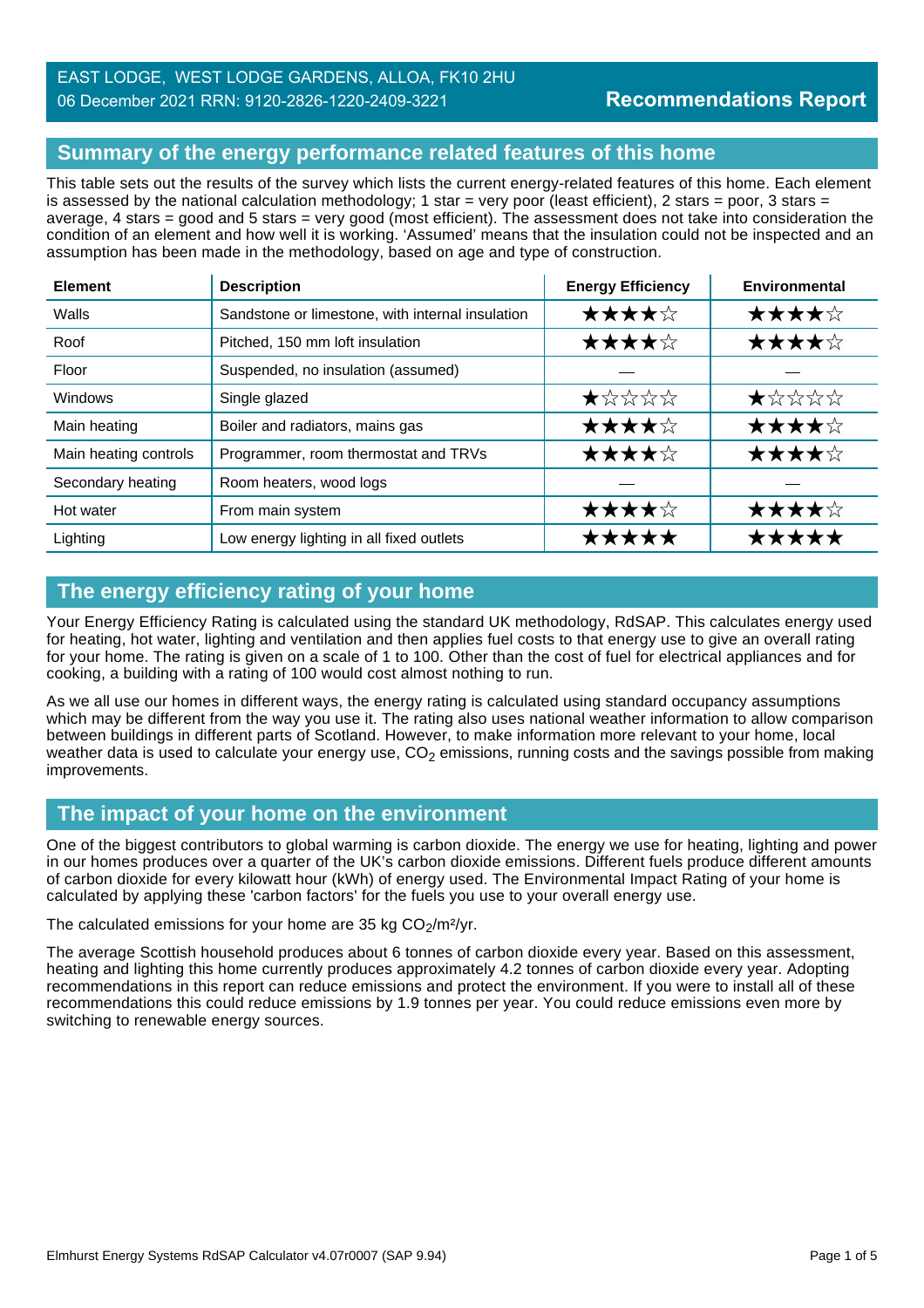| <b>Estimated energy costs for this home</b> |  |
|---------------------------------------------|--|
|                                             |  |

| <b>LUMINUM UNUI YY UUUNU TUI MINU NUMINU</b> |                                     |                               |                                 |  |
|----------------------------------------------|-------------------------------------|-------------------------------|---------------------------------|--|
|                                              | <b>Current energy costs</b>         | <b>Potential energy costs</b> | <b>Potential future savings</b> |  |
| <b>Heating</b>                               | £2,466 over 3 years                 | £1,899 over 3 years           |                                 |  |
| <b>Hot water</b>                             | £258 over 3 years                   | £180 over 3 years             | <b>You could</b>                |  |
| Lighting                                     | £258 over 3 years                   | £261 over 3 years             | save £642                       |  |
|                                              | Totals $\left  \pounds2,982\right $ | £2,340                        | over 3 years                    |  |

These figures show how much the average household would spend in this property for heating, lighting and hot water. This excludes energy use for running appliances such as TVs, computers and cookers, and the benefits of any electricity generated by this home (for example, from photovoltaic panels). The potential savings in energy costs show the effect of undertaking all of the recommended measures listed below.

## **Recommendations for improvement**

The measures below will improve the energy and environmental performance of this dwelling. The performance ratings after improvements listed below are cumulative; that is, they assume the improvements have been installed in the order that they appear in the table. Further information about the recommended measures and other simple actions to take today to save money is available from the Home Energy Scotland hotline which can be contacted on 0808 808 2282. Before carrying out work, make sure that the appropriate permissions are obtained, where necessary. This may include permission from a landlord (if you are a tenant) or the need to get a Building Warrant for certain types of work.

| <b>Recommended measures</b> |                                                                    |                        | <b>Typical saving</b> | <b>Rating after improvement</b> |                    |
|-----------------------------|--------------------------------------------------------------------|------------------------|-----------------------|---------------------------------|--------------------|
|                             |                                                                    | <b>Indicative cost</b> | per year              | <b>Energy</b>                   | <b>Environment</b> |
| 1                           | Floor insulation (suspended floor)                                 | £800 - £1,200          | £89                   | C71                             | C70                |
| 2                           | Solar water heating                                                | £4,000 - £6,000        | £26                   | $C$ 72                          | C72                |
| 3                           | Replace single glazed windows with low-<br>E double glazed windows | £3,300 - £6,500        | £99                   | $C$ 75                          | C 75               |
| 4                           | Solar photovoltaic panels, 2.5 kWp                                 | £3,500 - £5,500        | £305                  | <b>B</b> 83                     | <b>B83</b>         |

## **Choosing the right improvement package**

For free and impartial advice on choosing suitable measures for your property, contact the Home Energy Scotland hotline on 0808 808 2282 or go to www.greenerscotland.org.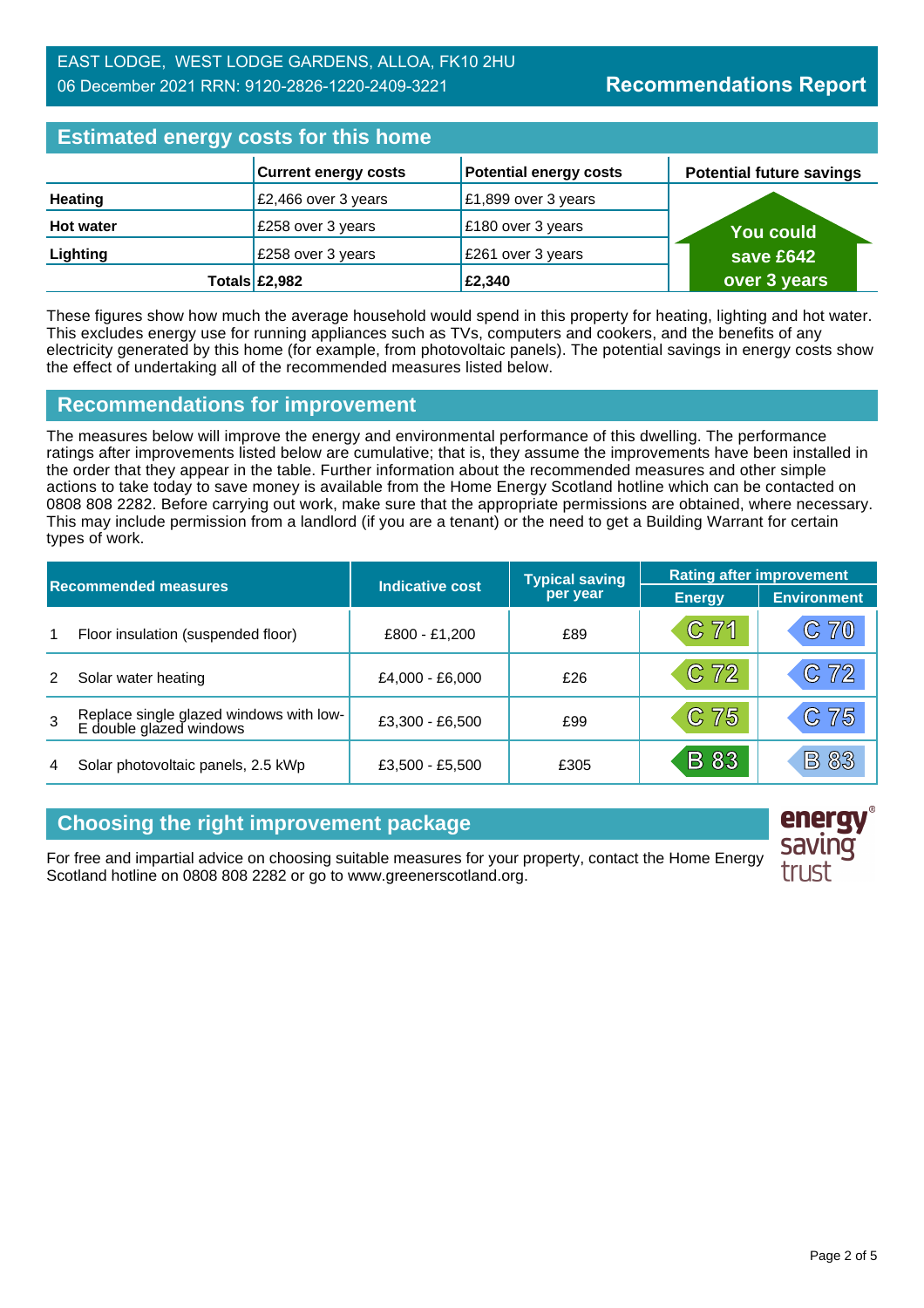## **About the recommended measures to improve your home's performance rating**

This section offers additional information and advice on the recommended improvement measures for your home

#### **1 Floor insulation (suspended floor)**

Insulation of a floor will significantly reduce heat loss; this will improve levels of comfort, reduce energy use and lower fuel bills. Suspended floors can often be insulated from below but must have adequate ventilation to prevent dampness; seek advice about this if unsure. Further information about floor insulation is available from many sources including www.energysavingtrust.org.uk/scotland/Insulation/Floor-insulation. Building regulations generally apply to this work so it is best to check with your local authority building standards department.

#### **2 Solar water heating**

A solar water heating panel, usually fixed to the roof, uses the sun to pre-heat the hot water supply. This can significantly reduce the demand on the heating system to provide hot water and hence save fuel and money. Planning permission might be required, building regulations generally apply to this work and a building warrant may be required, so it is best to check these with your local authority. You could be eligible for Renewable Heat Incentive payments which could appreciably increase the savings beyond those shown on your EPC, provided that both the product and the installer are certified by the Microgeneration Certification Scheme (or equivalent). Details of local MCS installers are available at www.microgenerationcertification.org.

#### **3 Double glazed windows**

Double glazing is the term given to a system where two panes of glass are made up into a sealed unit. Replacing existing single-glazed windows with double-glazed windows will improve comfort in the home by reducing draughts and cold spots near windows. Double-glazed windows may also reduce noise, improve security and combat problems with condensation. Building regulations apply to this work and planning permission may also be required, so it is best to check with your local authority on what standards need to be met. A building warrant is not required if the windows comply with the current requirements.

#### **4 Solar photovoltaic (PV) panels**

A solar PV system is one which converts light directly into electricity via panels placed on the roof with no waste and no emissions. This electricity is used throughout the home in the same way as the electricity purchased from an energy supplier. Planning permission might be required, building regulations generally apply to this work and a building warrant may be required, so it is best to check with your local authority. The assessment does not include the effect of any Feed-in Tariff which could appreciably increase the savings that are shown on this EPC for solar photovoltaic panels, provided that both the product and the installer are certified by the Microgeneration Certification Scheme (or equivalent). Details of local MCS installers are available at www.microgenerationcertification.org.

#### **Low and zero carbon energy sources**

Low and zero carbon (LZC) energy sources are sources of energy that release either very little or no carbon dioxide into the atmosphere when they are used. Installing these sources may help reduce energy bills as well as cutting carbon.

#### **LZC energy sources present:**

• Biomass secondary heating

## **Your home's heat demand**

You could receive Renewable Heat Incentive (RHI) payments and help reduce carbon emissions by replacing your existing heating system with one that generates renewable heat and, where appropriate, having your loft insulated and cavity walls filled. The estimated energy required for space and water heating will form the basis of the payments. For more information go to www.energysavingtrust.org.uk/scotland/rhi.

| <b>Heat demand</b>           | <b>Existing dwelling</b> | Impact of Joft<br>insulation | Impact of cavity<br>wall insulation | Impact of solid wall<br>insulation |
|------------------------------|--------------------------|------------------------------|-------------------------------------|------------------------------------|
| Space heating (kWh per year) | 15.700                   | (396)                        | N/A                                 | N/A                                |
| Water heating (kWh per year) | 2.059                    |                              |                                     |                                    |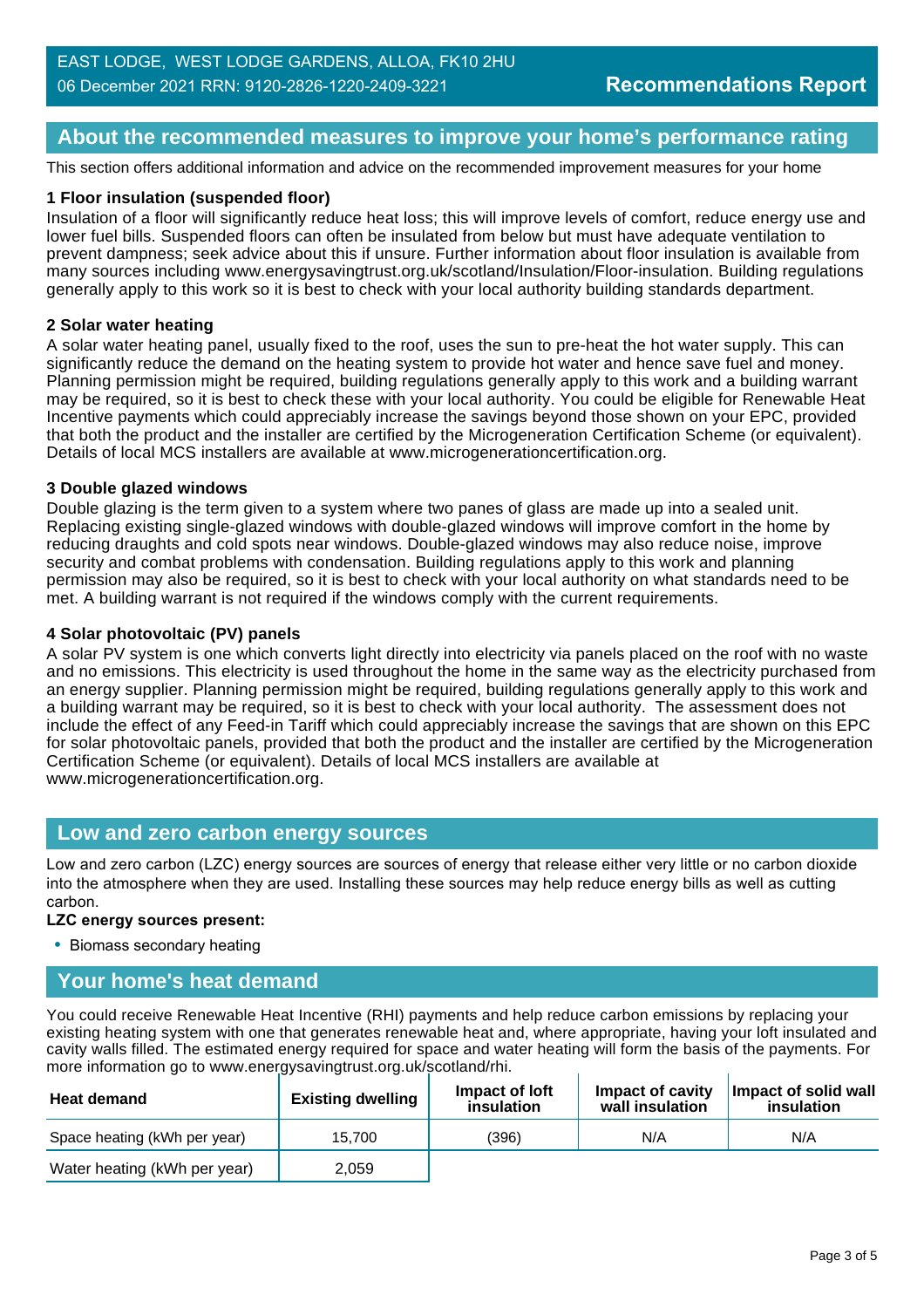### EAST LODGE, WEST LODGE GARDENS, ALLOA, FK10 2HU 06 December 2021 RRN: 9120-2826-1220-2409-3221

## **About this document**

This Recommendations Report and the accompanying Energy Performance Certificate are valid for a maximum of ten years. These documents cease to be valid where superseded by a more recent assessment of the same building carried out by a member of an Approved Organisation.

The Energy Performance Certificate and this Recommendations Report for this building were produced following an energy assessment undertaken by an assessor accredited by Elmhurst (www.elmhurstenergy.co.uk), an Approved Organisation Appointed by Scottish Ministers. The certificate has been produced under the Energy Performance of Buildings (Scotland) Regulations 2008 from data lodged to the Scottish EPC register. You can verify the validity of this document by visiting www.scottishepcregister.org.uk and entering the report reference number (RRN) printed at the top of this page.

| Assessor's name:            | Mr. Ronald Smith      |
|-----------------------------|-----------------------|
| Assessor membership number: | EES/014055            |
| Company name/trading name:  | J & E Shepherd        |
| Address:                    | 13 Albert Square      |
|                             | Dundee                |
|                             | DD11XA                |
| Phone number:               | 01382 200454          |
| Email address:              | dundee@shepherd.co.uk |
| Related party disclosure:   | No related party      |

If you have any concerns regarding the content of this report or the service provided by your assessor you should in the first instance raise these matters with your assessor and with the Approved Organisation to which they belong. All Approved Organisations are required to publish their complaints and disciplinary procedures and details can be found online at the web address given above.

#### **Use of this energy performance information**

Once lodged by your EPC assessor, this Energy Performance Certificate and Recommendations Report are available to view online at www.scottishepcregister.org.uk, with the facility to search for any single record by entering the property address. This gives everyone access to any current, valid EPC except where a property has a Green Deal Plan, in which case the report reference number (RRN) must first be provided. The energy performance data in these documents, together with other building information gathered during the assessment is held on the Scottish EPC Register and is available to authorised recipients, including organisations delivering energy efficiency and carbon reduction initiatives on behalf of the Scottish and UK governments. A range of data from all assessments undertaken in Scotland is also published periodically by the Scottish Government. Further information on these matters and on Energy Performance Certificates in general, can be found at www.gov.scot/epc.